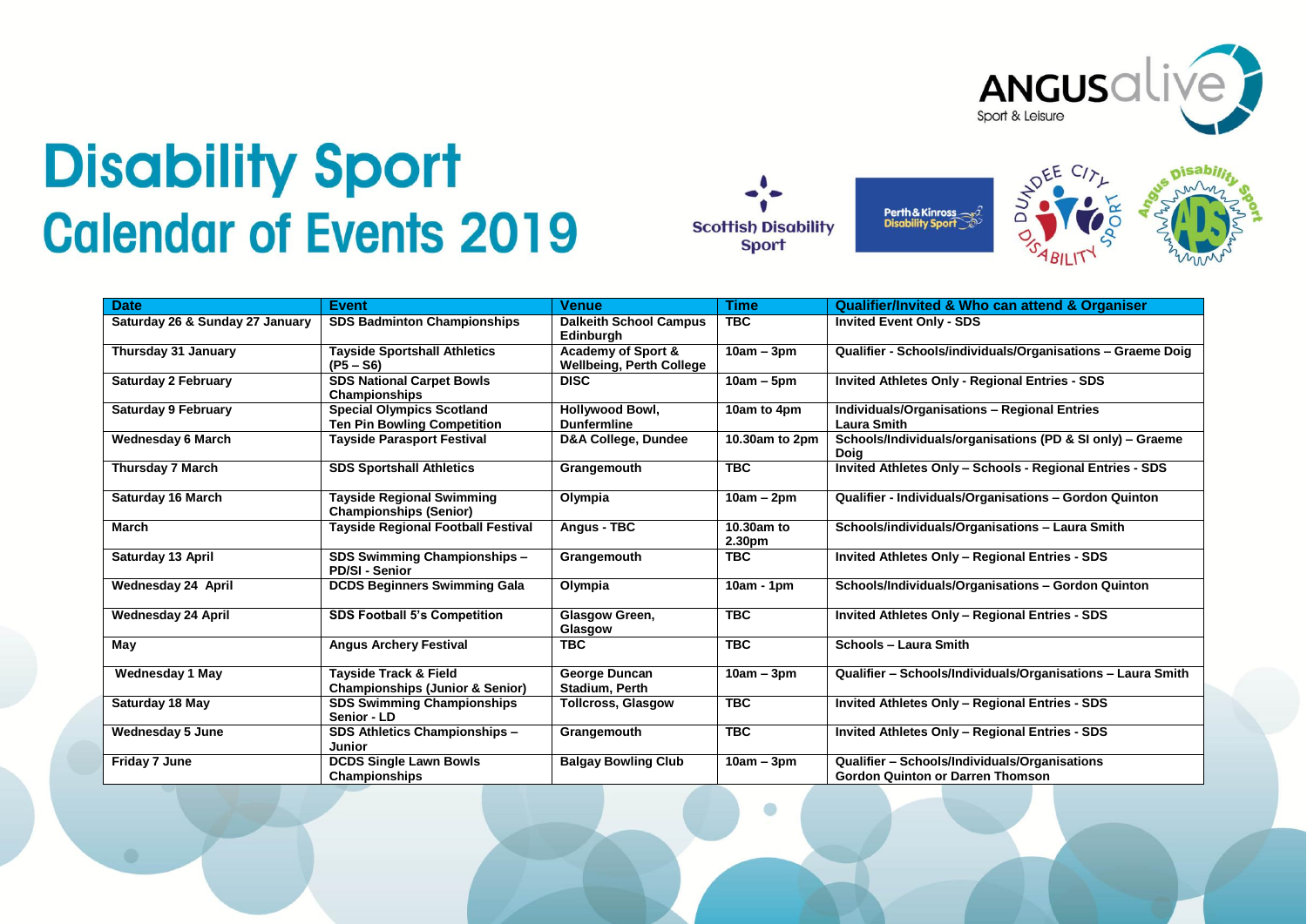

## **Disability Sport Calendar of Events 2019**



| Saturday 24 August            | Perth & Kinross Open Boccia                                                | <b>North Inch Community</b>                       | <b>TBC</b>   | Schools/Individuals/organisations - Graeme Doig                                                        |
|-------------------------------|----------------------------------------------------------------------------|---------------------------------------------------|--------------|--------------------------------------------------------------------------------------------------------|
| <b>Saturday 7 September</b>   | <b>Tournament</b><br><b>SDS Lawn Bowls Championships</b>                   | <b>Campus, Perth</b><br>Aberdeen                  | <b>TBC</b>   | Invited Athletes Only - Regional Entries - SDS                                                         |
| <b>Wednesday 11 September</b> | <b>SDS Athletics Championships -</b>                                       | Grangemouth                                       | <b>TBC</b>   | <b>Invited Athletes Only - Regional Entries - SDS</b>                                                  |
| <b>Saturday 14 September</b>  | <b>Senior</b><br><b>Discovery Games</b>                                    | <b>DISC/Douglas Sports</b>                        | $10am - 5pm$ | <b>Invited Individuals/Organisations Schools</b>                                                       |
| Sunday 15 September           | <b>Boccia &amp; Carpet Bowls</b><br><b>Discovery Games</b>                 | <b>Centre, Dundee</b><br>Olympia Leisure          | $10am - 5pm$ | <b>Gordon Quinton or Darren Thomson</b><br><b>Invited Individuals/Organisations Schools</b>            |
| <b>Tuesday 17 September</b>   | <b>Swimming &amp; Table Tennis</b><br><b>Tayside Schools Swimming Gala</b> | Centre/Ward Road Gym<br><b>Perth Leisure Pool</b> | 10am - 2pm   | <b>Gordon Quinton or Darren Thomson</b><br>Qualifier - Schools/Individuals/organisations - Graeme Doig |
| <b>Wednesday 18 September</b> | <b>SDS Football 7's Competition</b>                                        | Toryglen, Glasgow                                 | <b>TBC</b>   | Invited Athletes Only - Regional Entries                                                               |
|                               |                                                                            |                                                   |              |                                                                                                        |
| <b>November</b>               | <b>Angus Parasport Festivals</b>                                           | <b>TBC</b>                                        | <b>TBC</b>   | Schools/Individuals - Laura Smith                                                                      |
| <b>November</b>               | <b>Angus Sportshall Athletics</b>                                          | <b>TBC</b>                                        | <b>TBC</b>   | Schools - Laura Smith                                                                                  |
| <b>Wednesday 6 November</b>   | <b>SDS Junior Swim Champs</b><br><b>PD &amp; VI</b>                        | Grangemouth                                       | <b>TBC</b>   | <b>Invited Athletes Only - Regional Entries - SDS</b>                                                  |
| Wednesday 20 November         | <b>SDS Junior Swim Champs</b><br>LD                                        | Tollcross, Glasgow                                | <b>TBC</b>   | Invited Athletes Only - Regional Entries - SDS                                                         |
| Thursday 5 December 2019      | <b>DCDS Carpet Bowls</b><br>Championships                                  | <b>Douglas Sport Centre</b>                       | $10am - 3pm$ | <b>Invited Schools and Individuals</b><br><b>Darren Thomson</b>                                        |